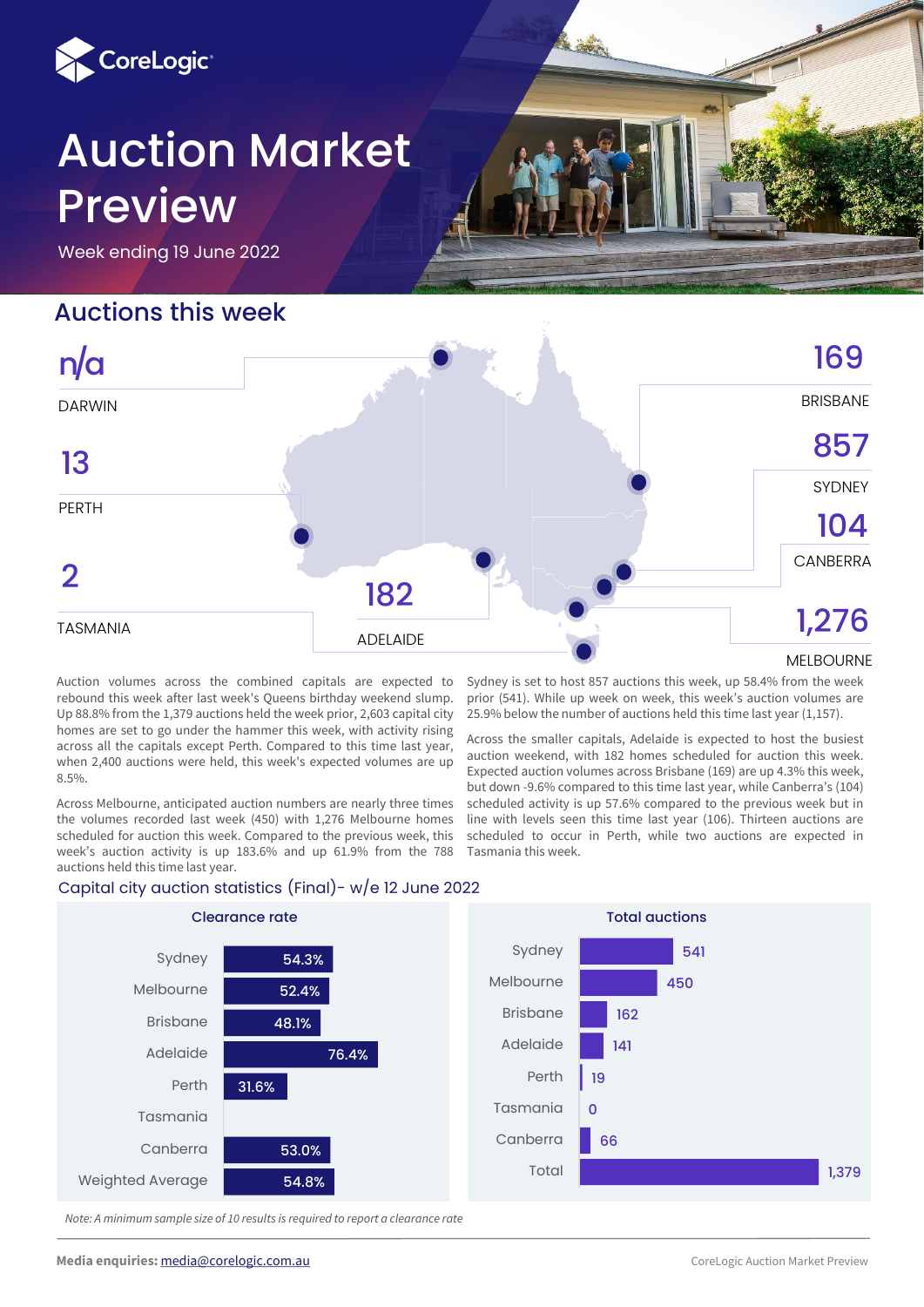

#### Capital city auction statistics (Final)- w/e 12 June 2022

| City                    | <b>Clearance rate</b> | <b>Total auctions</b> | CoreLogic auction results | <b>Cleared auctions</b> | Uncleared auctions |
|-------------------------|-----------------------|-----------------------|---------------------------|-------------------------|--------------------|
| Sydney                  | 54.3%                 | 541                   | 540                       | 293                     | 247                |
| Melbourne               | 52.4%                 | 450                   | 450                       | 236                     | 214                |
| <b>Brisbane</b>         | 48.1%                 | 162                   | 162                       | 78                      | 84                 |
| <b>Adelaide</b>         | 76.4%                 | 141                   | 140                       | 107                     | 33                 |
| Perth                   | 31.6%                 | 19                    | 19                        | 6                       | 13                 |
| <b>Tasmania</b>         | n.a.                  | $\mathbf{0}$          | $\mathbf{0}$              | $\mathbf{0}$            | $\mathbf{0}$       |
| Canberra                | 53.0%                 | 66                    | 66                        | 35                      | 31                 |
| <b>Weighted Average</b> | 54.8%                 | 1,379                 | 1,377                     | 755                     | 622                |

*Note: A minimum sample size of 10 results is required to report a clearance rate* 

#### Weekly clearance rate, combined capital cities



### Summary of last week's results

Last week's auction activity fell to its lowest levels since the Easter long weekend, with six of the eight states and territories celebrating the Queens birthday last weekend. With 1,379 houses auctioned across the combined capitals, last week's auction volumes were down -47.8% week on week (2,644) but in line with the number of auctions held this time last year (1,413). Continuing the downward trend seen since mid-February, last week's combined capitals clearance rate fell to its lowest level since late July 2020 (54.1%), when Melbourne was experiencing its second COVID wave. With 54.8% of auctions held reporting a successful result, last week's clearance rate was 3.3 percentage points below the previous week's rate (58.2%) and well below the rate recorded this time last year (73.6%).

Melbourne hosted its quietest week since the Easter long weekend, with 450 homes auctioned across the city. Compared to the previous week (1,245), last week's auction volumes were down -63.9% but up 26.8% from the 355 auctions held this time last year. Down 6.4 percentage points from the previous week (58.8%), last week's clearance rate marked the lowest rate since early September 2021 (43.8%), with 52.4% of last week's auctions returning a successful result. This time last year 68.8% of auctions held were successful.

Across Sydney, auction activity was down -40.7% compared to the previous week, with 541 homes auctioned across the city. After recording the lowest clearance rate since April 2020 (50.9%) the week prior (53.3%), Sydney's clearance rate rose one percentage point last week to 54.3%. This time last year, 74.1% of the 745 auctions held were successful.

Amongst the smaller capitals, auction activity rose week on week across Brisbane (162) and Perth (19), the only two capitals not celebrating the Queen's Birthday, up 20.9% and 35.7% respectively. Adelaide's auction activity (141) fell -33.5% week on week but rose 56.7% compared to this time last year, while Canberra's auction volumes (66) were down week on week (-48.0%) but were in line with those recorded last year (72). Adelaide recorded the strongest clearance rate, with 76.4% of auctions returning a successful result, followed by Canberra (53.0%) and Brisbane (48.1%). Six of the 19 auctions held in Perth recorded a successful result, while no auctions were held in Tasmania last week.

With interest rates on the rise and consumer sentiment continuing to fall, it's likely the clearance rate will continue to reflect the challenging selling conditions.